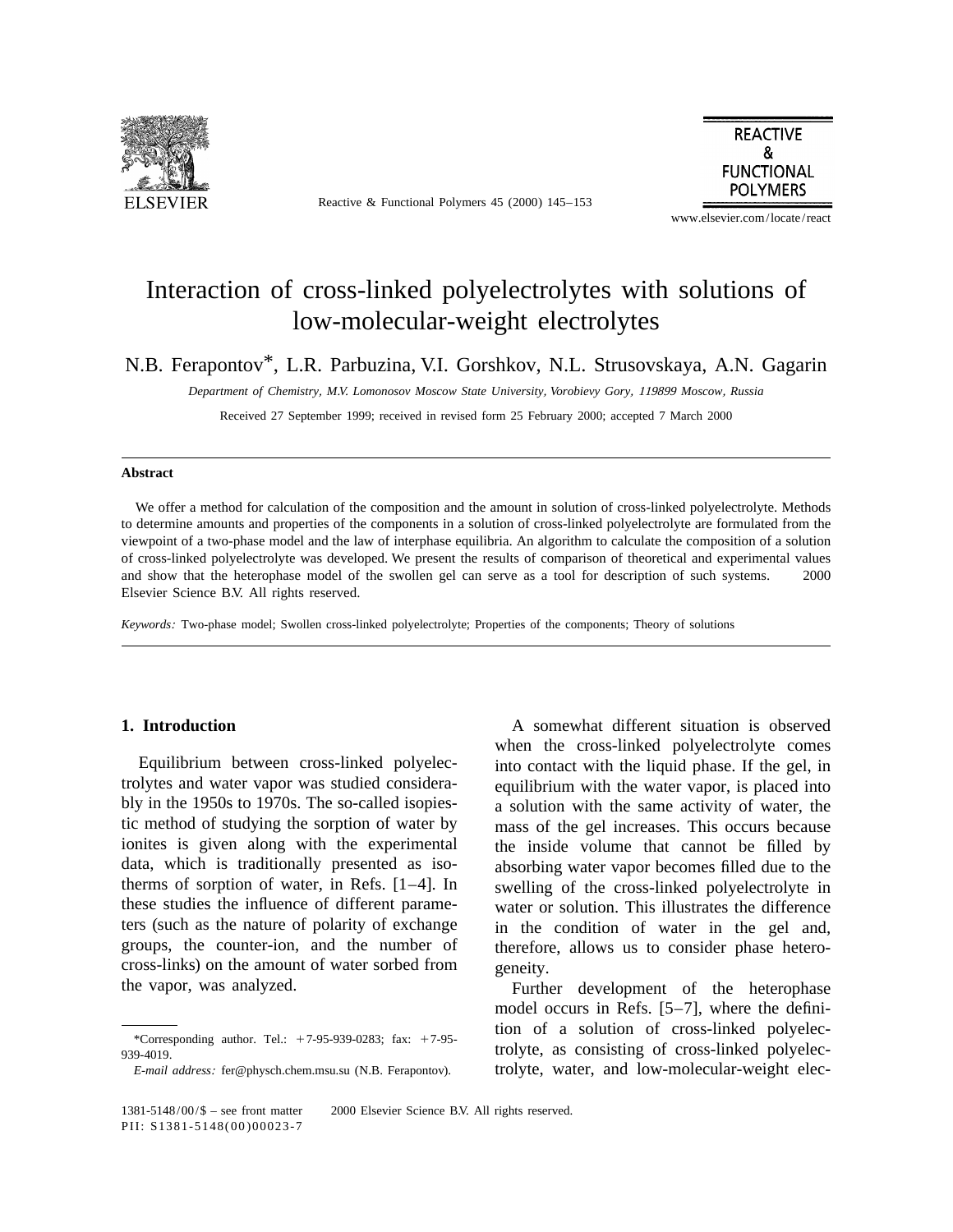forms a new phase that is in equilibrium with the high concentration of the latter, but upon a that of the solution of low-molecular-weight more detailed consideration of the matter, the electrolyte, which exists on both the inside and reason that this event is possible becomes clear. the outside of the gel. It is important to note that At equilibrium, there are two solutions in water, not only 'isopiestic water' can get into the and the boundary between the phases does not solution of cross-linked polyelectrolyte, but the prevent the low-molecular-weight electrolyte solution of low-molecular-weight electrolyte as from crossing over it. If the low-molecularwell. In this case, the solution of cross-linked weight electrolyte can interact with the polar polyelectrolyte must be in contact with the group, it can cross the phase boundary and solution of low-molecular-weight electrolyte, remain in the solution of cross-linked polyelecrather than with water vapor. It is evident that trolyte. There are several kinds of interactions mixtures which, in the general case, consist of that can take place: hydrogen bonds, Van der water, electrolyte and cross-linked polyelec-<br>Waals interactions, coordination interactions, trolyte, exhibit phase heterogeneity. At the same and others. Such equilibrium will be described time, the position of the border between the in detail further on in this work. phases, and, therefore, the composition of the phase of a solution of cross-linked polyelectrolyte are still a topic of great discussion. trolyte are still a topic of great discussion. **2. Theory** Without describing other approaches, we concentrate on the heterophase model of a swollen 2.1. *Behavior of water in solutions of cross*cross-linked polyelectrolyte [5]. This model *linked polyelectrolytes* allows for the presence of a volume, inside the swollen gel, where there is water or a solution Traditionally, the main characteristic in the of the same composition as that on the outside description of the properties of a solution is its of the gel. Davies and Yeoman first suggested concentration. This applies to solutions of crossthis possibility in 1953 [8]. The next step in that linked polyelectrolytes as well. The easiest way direction was made by Arhangelskiy [9,10]. In to determine the concentration of exchange his studies with the example of sulfopolystyrene groups in a solution of cross-linked polyeleccationites he showed that the specific amounts trolyte is by using isopiests. They give suffi-<br>of water for a given polyelectrolyte (moles of ciently accurate information about the amount  $H_2O$ /equivalent of exchange groups) depend on of water per gram equivalent of polar groups for the activity of water in the outside phase and a given activity of water on the outside. As Ref. the activity of water in the outside phase and not from its physical phase (vapor or liquid). Arhangelskiy observed that the amount of water a solution of cross-linked polyelectrolytes and sorbed by one group changes depending on the its monomer are different only because in the activity of water in the outside solution, in cross-linked polymer there is a certain starting accordance with the isotherm sorption of water concentration of these polar groups due to the for this ionite, as obtained by the isopiestic presence of cross-links. Without changing the method. He explained the presence of elec- properties of the polar groups, cross-links fix the trolyte in the gel by the existence of pores, distance between groups (i.e. concentration), which are filled by the solution of low-molecu- and thus change the structure of the system, lar-weight electrolyte that comes from the out- making a phase of the solution of cross-linked side. polyelectrolyte.

lar-weight electrolyte into the solution of cross- tentials of components that are present at the

trolyte, was fully developed. This solution linked polyelectrolyte seems unlikely because of reason that this event is possible becomes clear.

ciently accurate information about the amount  $[7]$  points out, the properties of polar groups in cross-linked polymer there is a certain starting

At a first glance, the entrance of low-molecu- At interphase equilibrium, the chemical po-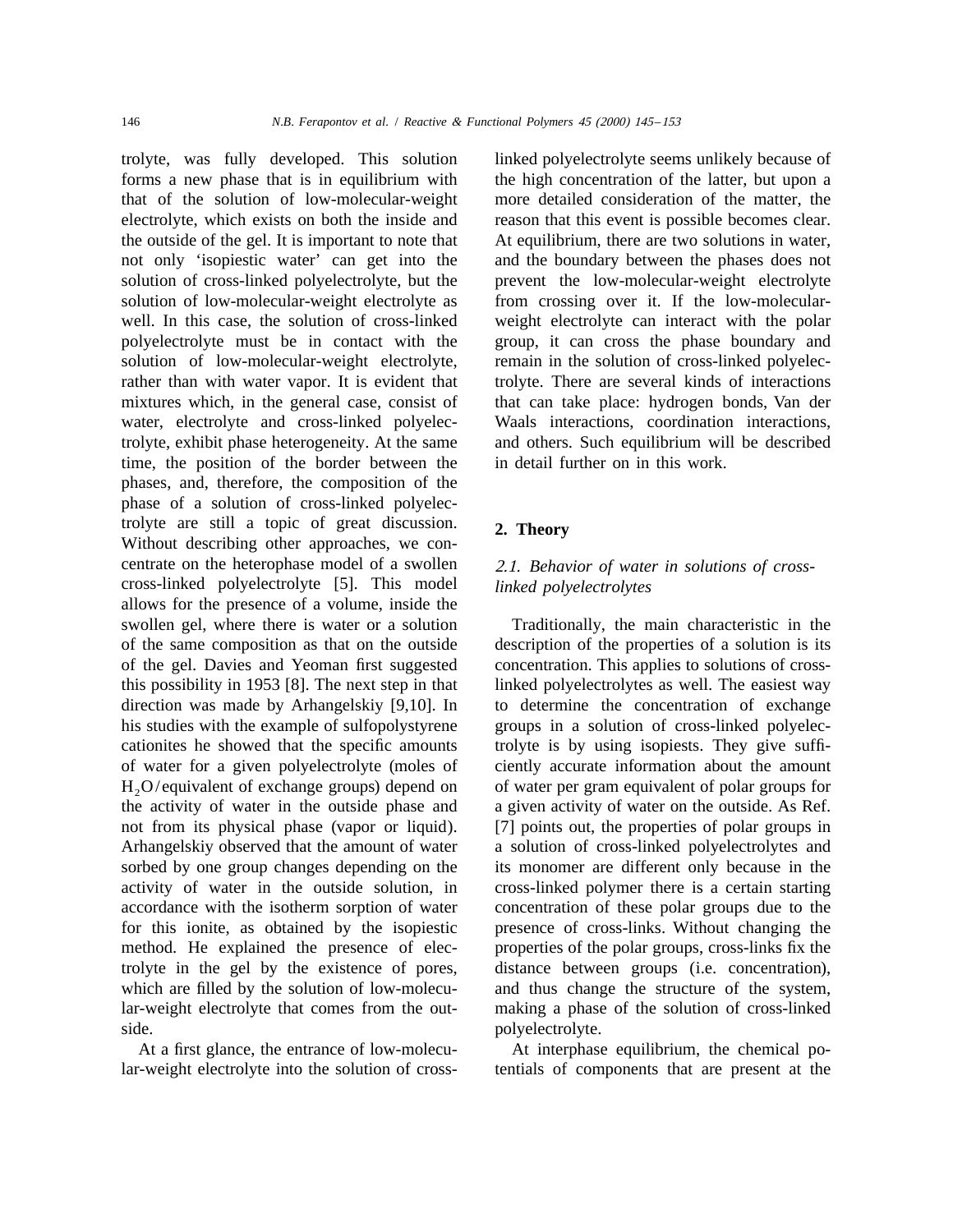same time in both phases are equal, and, therefore, the influence of the number of crosslinks on properties of water can be accounted for by introducing the constant of water distribution,  $K_{\text{distr}}^{\text{w}}$ , which characterizes the interdependence of the activities of water in phases in contact:

$$
K_{\text{distr}}^{\text{w}} = \frac{\bar{a}_{\text{w}}}{a_{\text{w}}} \tag{1}
$$

where  $\bar{a}_{w}$  is the activity of water in solution of cross-linked polyelectrolyte and  $a_w$  is the activity of water in solution of low-molecular-weight

electrolyte.<br>
The value of  $K_{\text{distr}}^w$  for a given solution of<br>
cross-linked polyelectrolyte can be calculated if<br>  $\bar{a}_w$  is known. The difference of this water<br>  $\bar{a}_w$  is known. The difference of this water *activity* from one determines  $K_{\text{distr}}^{\text{w}}$  and describes the influence of the cross-links on the concentration of the solution of cross-linked used ionites, can be found in the literature. polyelectrolyte. The value  $\bar{a}_{w}$  is obtained from Using these data, the dependencies  $n_{w} = f(a_{w})$ the isopiestic data and the dependence  $n_w =$  can be determined in order to use them in  $f(a_w)$  for the corresponding monomer. For the calculations of the parameters of components in desired degree of cross-linkage, one finds the solutions of cross-linked polyelectrolytes. activity of water, to which the value of  $n_w^{\circ}$  Knowing the amount of water and its activity in (amount of water sorbed by this ion exchange the solution of cross-linked polyelectrolyte, it is (amount of water sorbed by this ion exchange resin at equilibrium with water) in the expres- possible to determine the activities of ion-exsion for a monomer,  $n_w = f(a_w)$ , corresponds change groups. (see Fig. 1). This activity of water is the value of *a¯* . The amount of cross-links in the poly- 2.2. *Determination of the activity of an ion* <sup>w</sup> electrolyte is denoted by  $\Psi$ , a parameter that has *exchange group in the absence of sorption of* units of number of cross-links/amount of mono- *low*-*molecular*-*weight electrolytes* mer. In polyelectrolytes that are not cross-linked  $\Psi$  = 1, while in cross-linked polyelectrolytes The Gibbs–Duhem equation for solutions of this value is in the range of  $1.00 < \Psi < 1.25$ . cross-linked polyelectrolytes is:<br>The values of  $\bar{a}_{w}$  and  $n_{w}^{\circ}$  for sulfopolystyrene<br>cationite in hydrogen form with 2, 4, 8, 10, and<br> $n_{w} d\bar{\mu}_{w} + n_{AR} d\bar{\mu}_{AR} = 0$ 13% of divinylbenzene are presented in Fig. 1, where  $n_w$  and  $n_{AR}$  are the number of moles of 1.04, 1.08, 1.10, and 1.13, respectively. Know-<br>ing the value of  $K_{\text{distr}}^w$  and the dependency chemical potentials. AR is the ionic form A of  $n_w = f(a_w)$ , it is possible to determine  $\bar{a}_w$  and  $n_w$  cross-linked polyelectrolyte R. for a given polyelectrolyte and any activity of As a reference system for the solution of water. **cross-linked polyelectrolyte**, we choose an infi-

solutions of monomers of different concentra- corresponding type. Where



tions, that correspond to many of the commonly

$$
n_{\rm w} \, \mathrm{d}\bar{\mu}_{\rm w} + n_{\rm AR} \, \mathrm{d}\bar{\mu}_{\rm AR} = 0 \tag{2}
$$

and the corresponding values of  $\Psi$  are  $\Psi$  = 1.02, the components of the solution of cross-linked

The data concerning the activity of water in nitely dilute solution of the monomer of the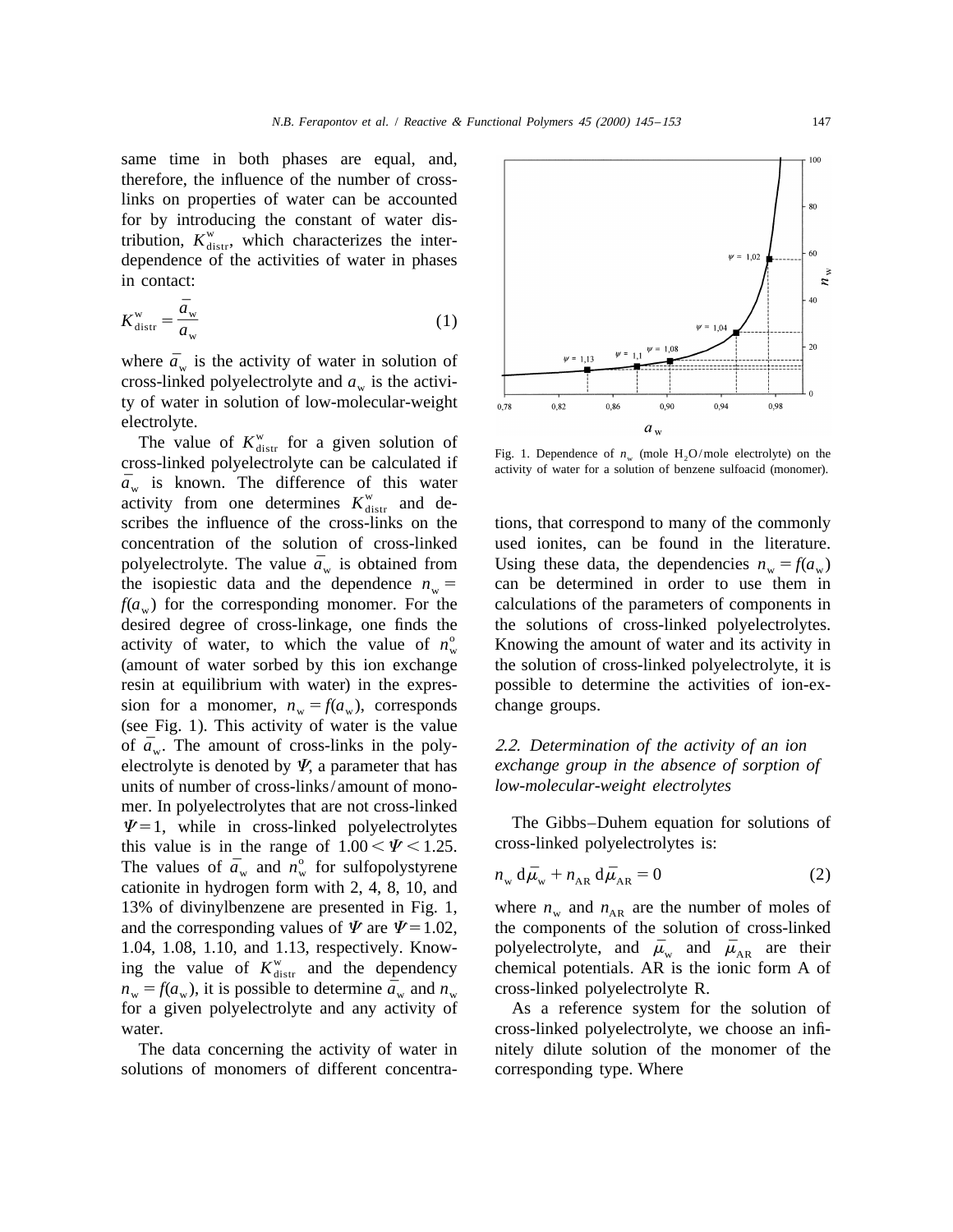$$
\ln \bar{a}_{AR} = - \int_{\bar{a}_{\text{w}}(m-0)}^{\bar{a}_{\text{w}}(m)} \frac{n_{\text{w}}}{n_{AR}} \text{d} \ln \bar{a}_{\text{w}}
$$
(3)

where *m* is the molality of the solution of *phases* polyelectrolyte.  $\overrightarrow{As}$  is

cross-linked polyelectrolyte has its minimal assume that the distribution of electrolyte beconcentration,  $m_{\text{min}}(\psi)$ . Thus, it is reasonable to tween the solution of cross-linked polyelectivide the interval of integration (from  $\bar{a}_{w} = 1$ , trolyte  $(\bar{a}_{w})$  and the solution of low-moleculardivide the interval of integration (from  $a_w = 1$ , trolyte  $(\bar{a}_{el})$  and the solution of low-molecular-<br>as  $m \rightarrow 0$  to  $\bar{a}_w$  at m) in this fashion:<br>weight electrolyte  $(a_0)$  can be described by the

I – from 
$$
\bar{a}_{\text{w}}(m \rightarrow 0)
$$
 to  $\bar{a}_{\text{w}}(m = m_{\text{min}})$ 

$$
-\left(\int_{\bar{a}_{\text{w}}(m=m_{\text{min}})}^{\bar{a}_{\text{w}}(m=m_{\text{min}})} \frac{n_{\text{w}}}{n_{\text{AR}}} \, \mathrm{d} \ln \bar{a}_{\text{w}}\n+ \int_{\bar{a}_{\text{w}}(m=m_{\text{min}})}^{\bar{a}_{\text{w}}(m)} \mathrm{d} \ln \bar{a}_{\text{w}}\right).
$$
\n(4)

$$
\ln \bar{a}_{AR} = -S_0(\psi) - \int_{\bar{a}_w(m) \bar{a}_{AR}}^{\bar{a}_w(m)} \frac{n_w}{n_{AR}} d\ln \bar{a}_w.
$$
 (5)

It follows from the above that in order to of cross-linked polyelectrolyte. calculate the activity of an ion-exchange group, It is helpful to look at how the solution of the dependency  $n_w = f(a_w)$  must be known for cross-linked polyelectrolyte absorbs the elec-

 $\bar{a}_{\text{w}} = 1$ ,  $\bar{a}_{\text{AR}} = 0$ ,  $\bar{\gamma}_{\pm \text{AR}} = 1$ . the solution of the monomer of the corre-<br>sponding kind,  $K_{\text{distr}}^{\text{w}}$ , as well as the activity of Integrating Eq. (2), the following is obtained: water in the outside equilibrium solution.

2.3. *Equilibrium between electrolytes and the solution of cross-linked polyelectrolyte* 

# 2.3.1. *Distribution of electrolytes between*

Iyelectrolyte.<br>At equilibrium with water, the solution of the solution of cross-linked polyelectrolyte with water we of cross-linked polyelectrolyte with water, we weight electrolyte  $(a_{el})$  can be described by the constant of electrolyte distribution:

and  
\n
$$
K_{\text{distr}}^{\text{el}} = \frac{\bar{a}_{\text{el}}}{a_{\text{el}}}.
$$
\n
$$
K_{\text{distr}}^{\text{el}} = \frac{\bar{a}_{\text{el}}}{a_{\text{el}}}.
$$
\n(6)  
\nTo find  $K_{\text{distr}}^{\text{el}}$  value the activity of the low-

This way Eq. (3) becomes molecular-weight electrolyte in the solution of  $\ln \bar{a}_{AR}$  = cross-linked polyelectrolyte  $\bar{a}_{el}$  must be deter-<br>mined. For that, the composition of the equilibrium solution of the low-molecular-weight elecfrolyte and its properties, as well as  $K_{\text{distr}}^{\text{w}}$  for investigating the polyelectrolyte must be known. In addition  $n_{el}$  (the determination of  $n_{el}$  is shown below) is found from experiment. The value  $n_{el}$  is the amount (in moles) of the low-<br>molecular-weight electrolyte in the solution of

As the limits of integration, the literature<br>values of the dependency  $n_w = f(a_w)$  for the<br>monomer (Fig. 1) are used.<br>Since the number of cross-links in a given<br>polyelectrolyte is a constant value,  $\psi$  = const,<br>the first me concentrations of both the low-molecularln  $\bar{a}_{AR} = -S_0(\psi) - \int_{\bar{a}_w(m) - \bar{a}_w(m) \pi_{AR}}^{\bar{a}_w(m)} d \ln \bar{a}_w$ . (5) concentrations of both the low-molecular-<br>weight electrolyte and the polyelectrolyte in the mixture being investigated. In other words we must know the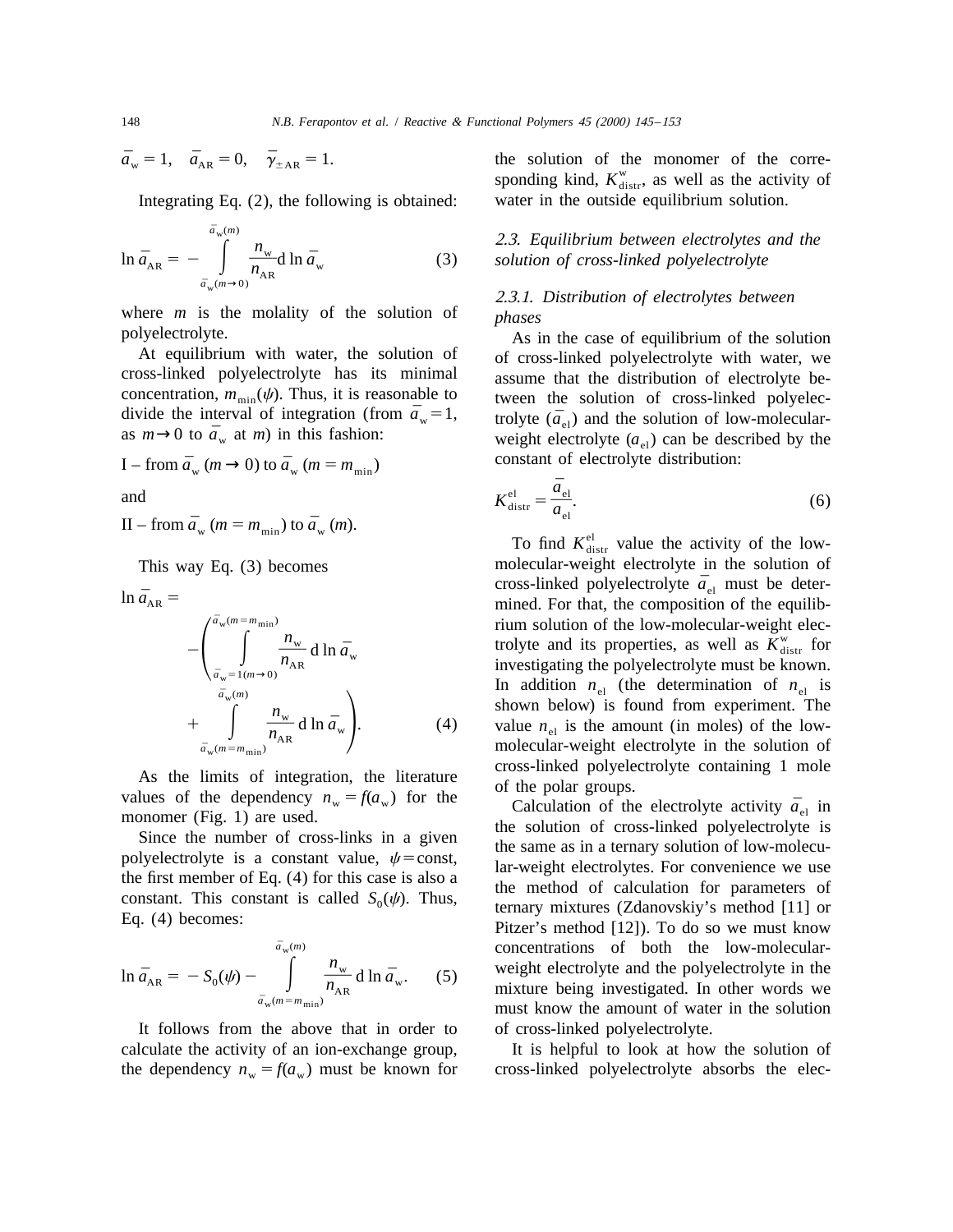linked polyelectrolyte at equilibrium with a original solutions are taken does not matter, solution of low-molecular-weight electrolyte, therefore, the low-molecular-weight electrolyte the activity of water differs from the activity of enters the solution of cross-linked polyelecwater in the surrounding solution. The 'isopies-<br>trolyte as a solution, in which the activity of tic' amount of water ensures this equilibrium. water is the same as that of the solution of The low-molecular-weight electrolyte that pene- cross-linked polyelectrolyte. trates the solution of cross-linked polyelec-<br>trolyte should not change the value of  $\bar{a}_w$ . It is concentration (in this case, molality)  $\bar{m}_{3}$  in  $V_3^{\text{el}}$ <br>obvious that this is only possible when the can be deter obvious that this is only possible when the low-molecular-weight electrolyte enters the so- volume is determined according to the formula: lution of cross-linked polyelectrolyte together with a certain amount of water that compensates *its* contribution to the activity of water in the



Fig. 2. Structure of a swollen grain of cross-linked polyelectrolyte<br>
(scheme drawing).  $V_{12}$  is the volume of polymer matrix with<br>
counter-ions;  $V_3^{\text{w}}$  is the volume of water associated with the polar<br>  $K_{\text{distr}}^{\$ counter-ions;  $V_3^{\text{w}}$  is the volume of water associated with the polar group of polyelectrolyte (isopiestic water);  $V_5^{\text{el}}$  is the volume of  $\Delta_{\text{distr}} = a_{\text{el}} - m^2 \gamma_{\pm}^2$ solution of electrolyte inside the solution of cross-linked polyelec-<br>trolyte; and  $V_4$  is the solution of low-molecular-weight electrolyte<br>inside the grain;  $\bar{a}_w$  is the activity of water in solution of<br>cross-linked polyelectrolyte;  $n_w^{el}$  is the number of moles of water that is in  $V_3^{el}$ ; low-molecular-weight electrolyte.<br>  $\bar{a}_{el}$  is the activity of electrolyte in solution of cross-linked The amount of electrolyte in s  $\bar{a}_{el}$  is the activity of electrolyte in solution of cross-linked The amount of electrolyte in solution of the polyelectrolyte and  $a_{el}$  is the activity of the cross-linked polyelectrolyte, *Q*, is determined of low-molecular-weight electrolyte;  $\bar{a}_{AR}$  is the activity of the polar groups of the polyelectrolyte.

trolyte, according to our model. The composi- solution of cross-linked polyelectrolyte. The tion of a swollen grain of cross-linked polyelec- amount of water necessary for this can be easily trolyte is shown schematically in Fig. 2. Here determined, since it is known [11] that the the volume of the solution of cross-linked mixture of two binary solutions with equivalent polyelectrolyte  $= V_{123}$  is divided conditionally activities of water results in a ternary solution into three volumes,  $V_{12}$ ,  $V_3^w$ , and  $V_3^e$ .<br>As mentioned earlier, in a solution of cross-<br>two solutions. The prop two solutions. The proportion in which the

$$
n_{\rm w}^{\rm el} = \frac{55.55}{\bar{m}_3} n_{\rm el}.\tag{7}
$$

Then we determine the total amount of water in the solution of cross-linked polyelectrolyte:

$$
n_{\sum} = n_{\rm w} + n_{\rm w}^{\rm el}
$$

and calculate molal concentration of exchanging groups and low-molecular-weight electrolyte:

$$
\begin{cases} \bar{m}_{AR} = \frac{55.55}{n_{\sum}}\\ m_3 = \frac{55.55}{n_{\rm w}^{\rm el} + n_{\rm w}} n_{\rm el} \end{cases} \tag{8}
$$

Taking into account that the average molal coefficients of activity is the function of activity of water, we write:

$$
K_{\text{distr}}^{\text{el}} = \frac{\bar{a}_{\text{el}}}{a_{\text{el}}} = \frac{m_3^2 \bar{\gamma}_{\pm}^2}{m^2 \gamma_{\pm}^2}.
$$
 (9)

number of moles of the components of the solution of cross-linked cross-linked polyelectrolyte when it contains the

by using the results of analyses, in the column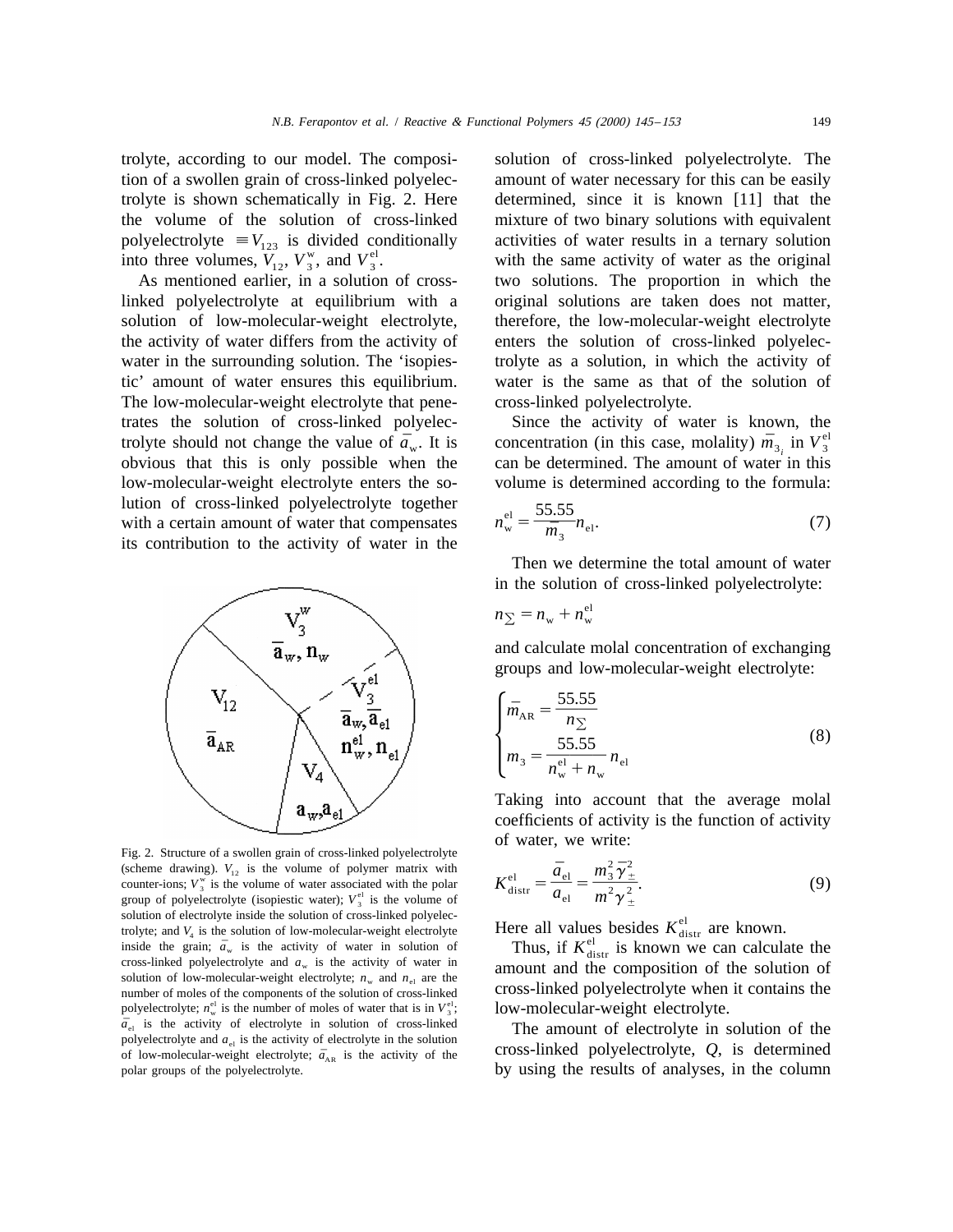at equilibrium with the solution of sorbed chemical potential of components of the soluelectrolyte BX and label AX. The last is an tion of cross-linked polyelectrolyte, respectiveelectrolyte that has no ability to penetrate into ly. the solution of cross-linked polyelectrolyte. As a reference system, as in Section 2.2, we Only the solution of low-molecular-weight elec- choose an infinitely dilute solution of monomer trolyte contains this label AX. Then the contents of the corresponding kind. Integrating Eq. (14), of the column are washed out with water, we get: collecting all the filtrate into the flask with volume  $V_f$  and the amounts of electrolyte in the filtrate are determined (with normal concentrations  $C'_{AX}$  and  $C'_{BX}$ , respectively):

$$
Q_{\text{AX}} = V_{\text{f}} C_{\text{AX}}'
$$
  
\n
$$
Q_{\text{BX}} = V_{\text{f}} C_{\text{BX}}'
$$
\n(10)

$$
V_{\rm s} = \frac{Q_{\rm AX}}{C_{\rm AX}}\tag{11}
$$

AX in the initial solution. Then, the amount of sorbed electrolyte BX in the solution of cross-<br>linked polyelectrolyte is calculated:

$$
q_{\text{BX}} = Q_{\text{BX}} - V_s C_{\text{BX}} \tag{12}
$$

 $q_{BX} = Q_{BX} - V_s C_{BX}$  (12)<br>
where  $C_{BX}$  is the concentration of electrolyte<br>
BX in the initial solution. Knowing the ion<br>
exchange capacity of the ion exchange resin we<br>
can calculate the  $n_{el}$  (the amount of the low-<br>
mol

$$
n_{\rm el} = \frac{q_{\rm BX}}{E}.\tag{13}
$$

**3. Results and discussion** 2.3.2. *Activities of ion*-*exchange groups in the*

cross-linked polyelectrolyte containing low-mo-<br>lectrolyte is as follows:<br>nose an algorithm to calculate composition and

$$
n_{\rm w}^{\sum} d\bar{\mu}_{\rm w} + n_{\rm AR} d\bar{\mu}_{\rm AR} + n_{\rm el} d\bar{\mu}_{\rm el} = 0.
$$
 (14)

Here  $n_i$  and  $\bar{\mu}_i$  are the number of moles and the with minimal use of experiment.

cohecting an the initial flow in the following equation:

\n
$$
V_{f}
$$
\nof the amount of the initial force in the functions  $C_{AX}^{\prime}$  and  $C_{BX}^{\prime}$ , respectively):

\n
$$
Q_{AX} = V_{f} C_{AX}^{\prime}
$$
\n
$$
Q_{BX} = V_{f} C_{BX}^{\prime}
$$
\n(10)

\n
$$
W_{BXX} = V_{f} C_{BX}^{\prime}
$$
\n(11)

\n
$$
W_{BXX} = V_{f} C_{BX}^{\prime}
$$
\n(12)

\n
$$
V_{BXX} = V_{f} C_{BX}^{\prime}
$$
\n(13)

\n
$$
V_{BXX} = V_{f} C_{BX}^{\prime}
$$
\n(14)

\n
$$
V_{BXX} = V_{f} C_{AY}^{\prime}
$$
\n(15)

\n
$$
V_{BXX} = V_{f} C_{AY}^{\prime}
$$
\n(16)

\n
$$
V_{BXX} = V_{f} C_{AY}^{\prime}
$$
\n(17)

\n
$$
V_{BXX} = V_{f} C_{AY}^{\prime}
$$
\n(18)

\n
$$
V_{BXX} = V_{f} C_{AY}^{\prime}
$$
\n(19)

\n
$$
V_{BXX} = V_{f} C_{AY}^{\prime}
$$
\n(10)

\n
$$
V_{BXX} = V_{f} C_{AY}^{\prime}
$$
\n(15)

\n
$$
V_{BXX} = V_{f} C_{AY}^{\prime}
$$
\n(16)

\n
$$
V_{BXX} = V_{f} C_{AY}^{\prime}
$$
\n(17)

\n
$$
V_{BXX} = V_{f} C_{AY}^{\prime}
$$
\n(18)

\n
$$
V_{BXX} = V_{f} C_{AY}^{\prime}
$$
\n(19)

\n
$$
V_{BXX} = V_{f} C_{AY}^{\prime}
$$
\n(10)

\n
$$
V_{BXX} = V_{f} C_{AY}^{\prime}
$$
\n(11)

\n(15)

umn (V<sub>s</sub>) because the value of  $Q_{AX}$  is known:<br>  $V_s = \frac{Q_{AX}}{C_{AX}}$ <br>  $V_s = \frac{Q_{AX}}{C_{AX}}$ <br>
(11)  $n_w$  and for interval I,  $n_w^{\sum} = n_w + n_w^{\text{el}}$ , we get<br>  $\ln \bar{a}_{AR} = -S_0(\psi)$ <br>
where  $C_{AX}$  is the concentration of electrolyte

where 
$$
C_{AX}
$$
 is the concentration of electrolyte  
AX in the initial solution. Then, the amount of  
sorted electrolyte BX in the solution of cross-  
linked polyelectrolyte is calculated:  

$$
q_{BX} = Q_{BX} - V_s C_{BX}
$$
(12)
$$
q_{BX} = C_{BX}
$$
(12)
$$
q_{BY} = \frac{1}{2} \int_{\bar{a}_{\text{N}}(m)}^{\bar{a}_{\text{N}}(m)} \frac{n_{\text{N}}^2}{n_{\text{A}}^2} d\ln \bar{a}_{\text{N}}
$$
(16)  
where  $C_{BX}$  is the concentration of electrolyte

exchange groups in solution of cross-linked polyelectrolyte containing 1 mole<br>of the polar groups):<br>these variables.

# solution of cross-linked polyelectrolyte<br>
containing low-molecular-weight electrolyte<br>
The Gibbs-Duhem equation for a solution of  $K_{distr}^{w}$ <br>  $K_{distr}^{w}$

pose an algorithm to calculate composition and properties of solution of cross-linked polyelectrolyte, mainly applying the literature values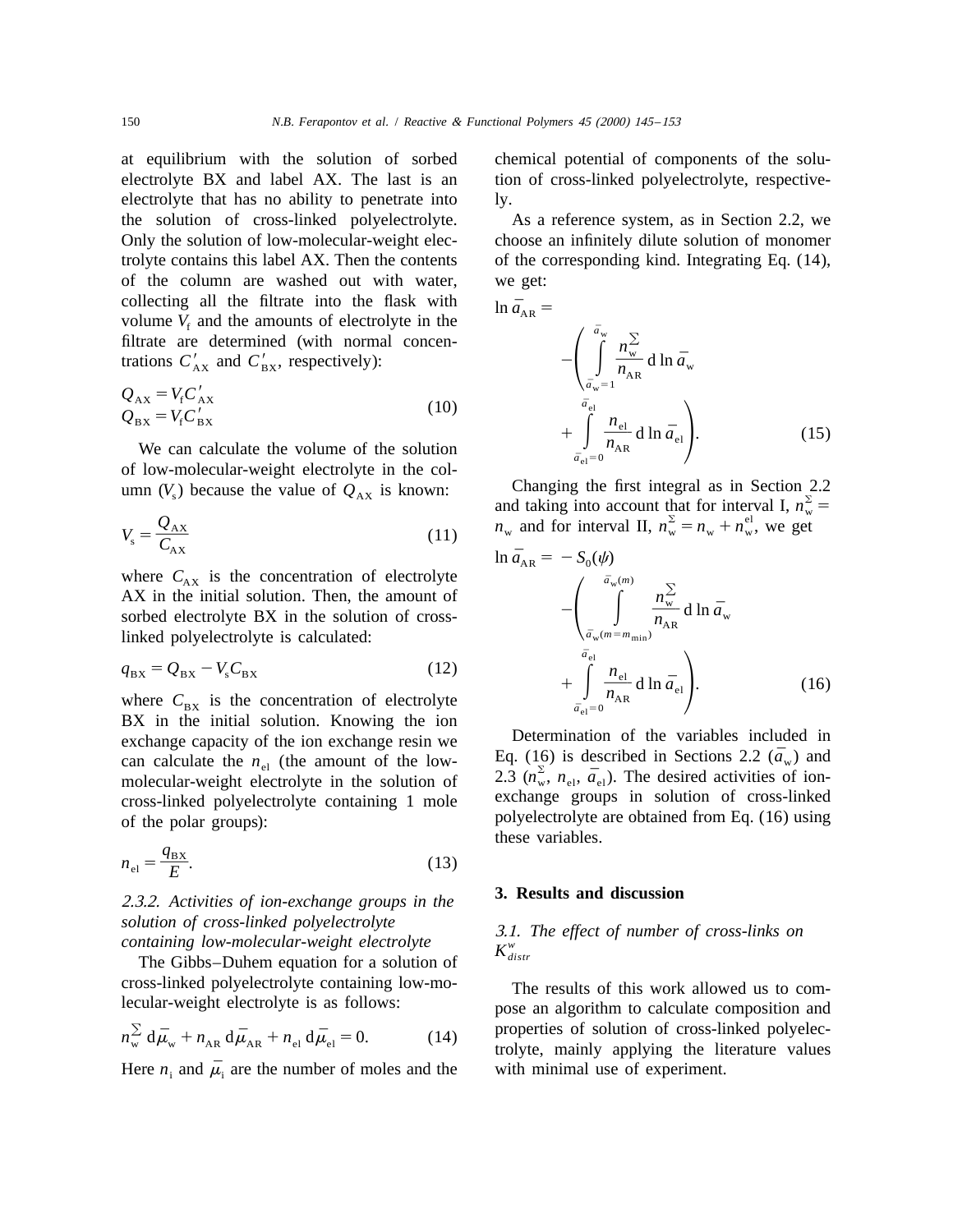Since the value of  $K_{\text{distr}}^{\text{w}}$  for this polyelec-<br>blyee is determined exclusively by the value  $\Psi$  isotherms of sorption of water by ionites gave trolyte is determined exclusively by the value  $\Psi$  isotherms of sorption of water by ionites gave  $[K^w_{dist} = f(\Psi)]$ , this dependency was studied in data that correlates well with the experimental detail. The analysis of the solution of cross-linked polyelectrolyte with piestic method (Fig. 4). different  $\Psi$  showed that the values of  $K_{\text{distr}}^{\text{w}}$ depend practically linearly on the number of<br>cross-links for  $\Psi \ge 1$ . The results that show this<br>dependency are given in Fig. 3. Here, it is clear<br>dependency are given in Fig. 3. Here, it is clear that straight lines with different slopes char-<br>acterize different polyelectrolytes. If the properties of an equilibrium solution of<br>acterize different polyelectrolytes. If the low-molecular-weight electrolyte are known, mined with a good degree of accuracy for a tion of cross-linked polyelectrolyte the follow-<br>desired cross-linked polyelectrolyte even if there are no isopiestic data about its cross-

$$
K_{\text{distr}}^{\text{w}} = 1 - (\Psi - 1)\tan \alpha \tag{17}
$$

where tan  $\alpha$  is the tangent of the angle. There-<br>fore, in order to determine the amount of water<br> $\bullet$  one isopiestic curve for the given cr in a solution of cross-linked polyelectrolyte, it is linked polyelectrolyte with any degree of sufficient to know the dependency  $n_w = f(a_w)$  cross-linkage;<br>for the corresponding monomer and the depen-<br> $\bullet$  the constant of for the corresponding monomer and the depen-<br>dency  $K_{\text{distr}}^w = f(\Psi)$ , which can be calculated if<br>at least one value of  $K_{\text{distr}}^w$  is known.<br>The calculations of parameters of a solution



Fig. 3. Dependence of  $K_{\text{distr}}^{\text{w}}$  on the nature of polyelectrolyte and the number of cross-links: (1) strongly acidic polyelectrolytes (of the type DW-50), and (2) strongly basic polyelectrolytes (of the Fig. 4. Comparison of calculated isotherms (lines with solid dots) type DW-1). and isopiestic isotherms (open circle dots) of water sorption.

isotherms, which were determined by the iso-

- linkage: dependency  $n_w = f(a_w)$  for the monomer  $W_{\text{distr}}^{\text{w}} = 1 - (\Psi - 1)\tan \alpha$  (17) from which the cross-linked polyelectrolyte is synthesized;
	-
	- one isopiestic curve for the given cross-
	-

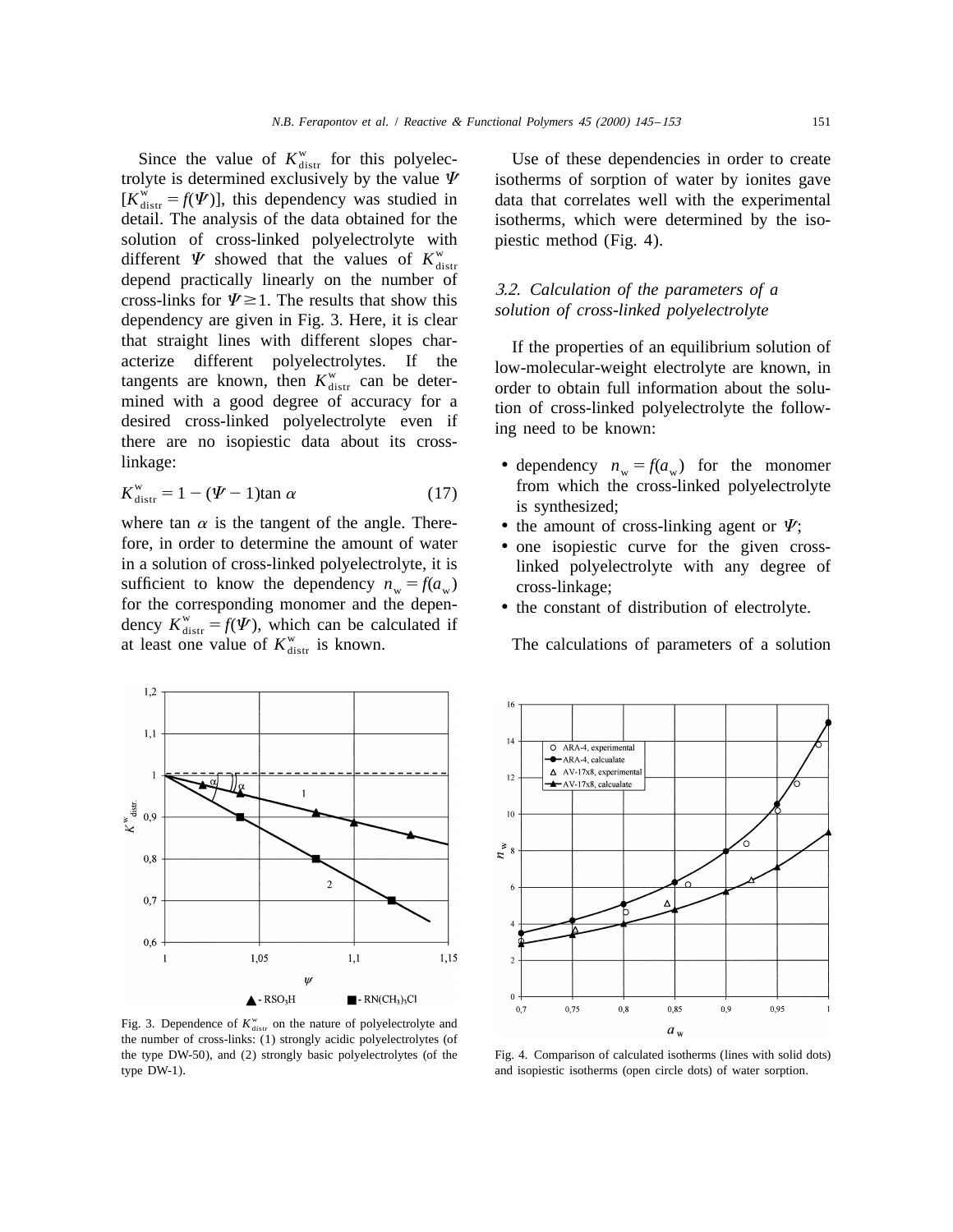of cross-linked polyelectrolyte are carried out in determined the tangent of the angle with the

- the following order.<br>
the following order.<br>
help of Eq. (17) for the desired cross-linked<br>
polyelectrolyte with a given  $\Psi$ ,  $K_{\text{distr}}^w$  can be<br>
1. Using the value of  $n_w^o$  when  $a_w = 1.00$  and<br>  $n_w = f(a_w)$ , the correspon
- 



trolyte. Fig. 5 and in Table 1.

- the given degree of cross-linking (Fig. 1). linked polyelectrolyte at a given activity of 2. As shown in Section 3.1 and in Fig. 3, the varier in the outside solution.  $a_{\perp}$  can be As shown in Section 3.1 and in Fig. 3, the water in the outside solution,  $a_w$ , can be function  $K_{\text{distr}}^w = f(\Psi)$  is linear; thus, having determined. If low-molecular-weight electrolyte is absent from the solution of crosslinked polyelectrolyte, then the activity of the polar group can be calculated immediately from Eq. (5).
	- 4. The activity of low-molecular-weight electrolyte when it enters the solution of crosslinked polyelectrolyte can be calculated with Eq. (6).
	- 5. The molal concentration of exchanging groups and low-molecular-weight electrolyte can be determined by using the system of Eqs. (8).
	- 6. The final stage is determination of activity of the polar group in a ternary mixture, which can be done with the help of Eq. (16).

This algorithm was tested for systems with strongly basic anionites: ARA-4 – HCl, LiCl;  $AV-17x8 - HCl$ , LiCl, NH<sub>4</sub>Cl; ARA-12 –  $NH<sub>4</sub>Cl$  and for systems with sulfopolystyrene  $C_2$  equiv./l<br>Fig. 5. Comparison of experimental and calculated isotherms of  $\frac{1}{2}$  and  $\frac{1}{2}$  and  $\frac{1}{2}$  and  $\frac{1}{2}$  and  $\frac{1}{2}$  and  $\frac{1}{2}$  and  $\frac{1}{2}$  and  $\frac{1}{2}$  and  $\frac{1}{2}$  and  $\frac{1}{2}$  and  $\frac$ electrolyte distribution in a solution of cross-linked polyelec-  $HNO_3$ ,  $KNO_3$ . Some of the results are shown in

Table 1 Parameters of the study systems in accordance with the model

| No. | Ion exchange resin | % DVB | Ionic form      | Equilibria electrolyte | $K_{\rm distr}^{\rm w}$ | $K_{\rm distr}^{\rm el}$ |
|-----|--------------------|-------|-----------------|------------------------|-------------------------|--------------------------|
|     | ARA                | 4     | Cl <sup>2</sup> | LiCl                   | 0.8861                  | 0.668                    |
| 2   | $AV-17$            | 8     | Cl              | LiCl                   | 0.7886                  | 0.3368                   |
| 3   | <b>ARA</b>         | 4     | Cl              | HC1                    | 0.8861                  | 1.177                    |
| 4   | $AV-17$            | 8     | Cl <sup>2</sup> | HC <sub>1</sub>        | 0.7886                  | 2.60                     |
|     | $AV-17$            | 8     | Cl              | NH <sub>4</sub> Cl     | 0.7886                  | 0.0047                   |
| 6   | ARA                | 12    | Cl <sub>1</sub> | NH <sub>4</sub> Cl     | 0.6886                  | 0.0541                   |
|     | $KU-2$             | 8     | $K^+$           | KNO <sub>2</sub>       | 0.92                    | 0.058                    |
| 8   | $KU-2$             | 4     | $K^+$           | KNO <sub>3</sub>       | 0.96                    | 0.332                    |
| 9   | $KU-2$             | 8     | $H^+$           | HNO <sub>3</sub>       | 0.912                   | 0.648                    |
| 10  | $KU-2$             |       | $H^+$           | HNO,                   | 0.956                   | 0.758                    |
|     |                    |       |                 |                        |                         |                          |